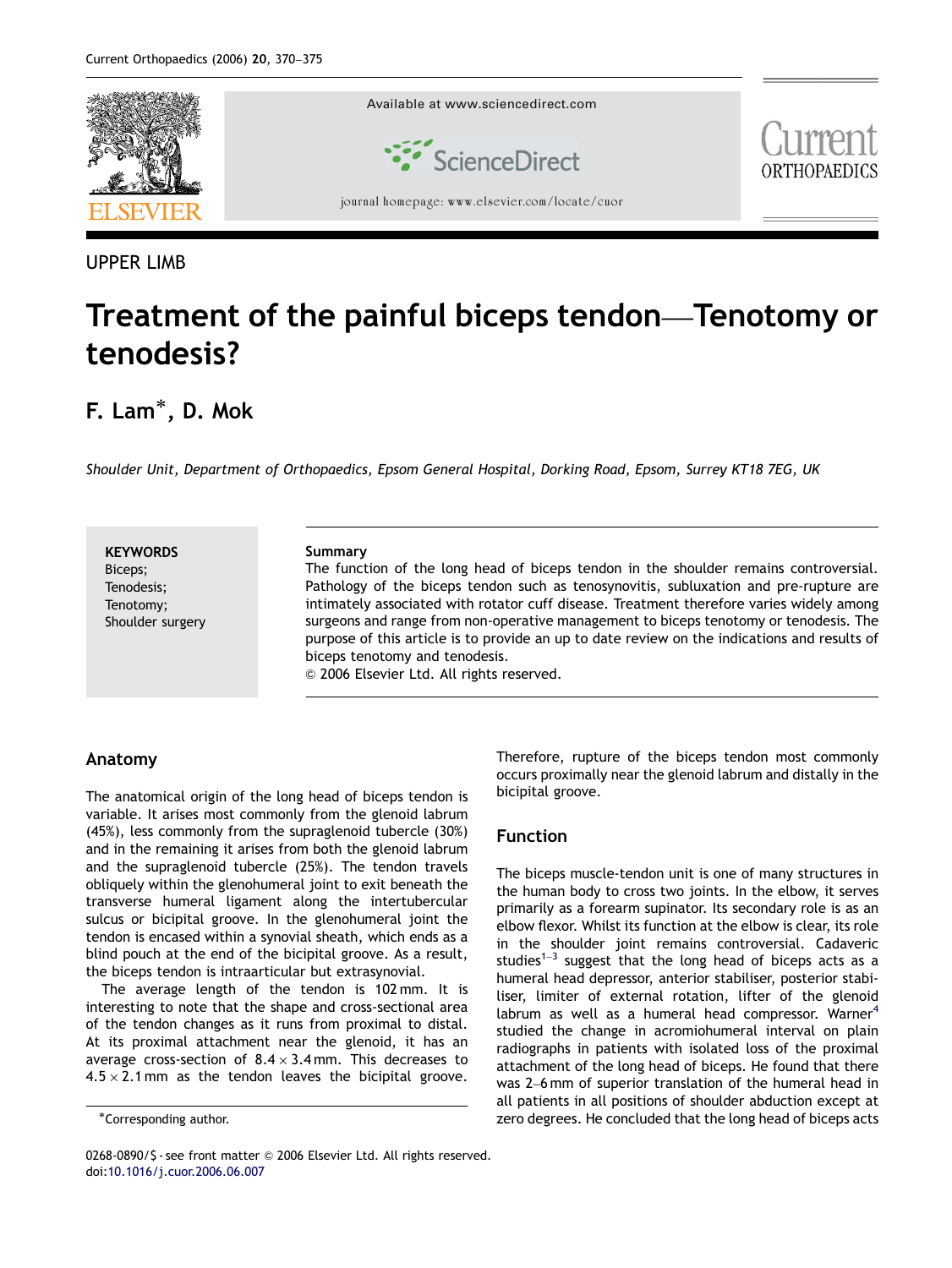as a stabiliser of the humeral head in the glenoid during shoulder abduction in the scapular plane. The most recent biomechanical data come from Youm et al.<sup>[5](#page-4-0)</sup> who found that loading of the long head of biceps tendon significantly affects the glenohumeral joint range of movement, translations and kinematics. They concluded that the long head of biceps acts as a ligament at the extreme of motion to shift the humeral head to a position more centred on the glenoid.

Electromyographic studies<sup>[6](#page-4-0)–8</sup> have produced conflicting results. There have been seven studies confirming that the long head of biceps acts as a shoulder flexor, three studies supporting its role as a shoulder abductor, two for internal rotator, one for external rotator and one as a shoulder extensor, one as anterior stabiliser of the shoulder and one study showing that it has abductor function only with resistance. A common limiting factor in all these studies is that the electromyographic activity from the motion of the elbow and forearm was not controlled during measurement of shoulder activity. Levy et al.<sup>[6](#page-4-0)</sup> have controlled this variable using a long arm brace, locking the elbow in extension and forearm in a neutral position. They concluded that the long head of biceps is not active in isolated shoulder motion when the elbow and forearm are controlled. They postulated that activity of the biceps tendon in the shoulder is achieved by either passive proprioception of the tendon or by active tension in association with the elbow and forearm activity.

It seems evident therefore that the long head of biceps does not have a primary function in the shoulder but instead has multiple secondary roles. It is hardly surprising, therefore, to know that there is no single reliable clinical test to diagnose biceps pathology, as there is no primary function that can be isolated.

## Pathophysiology

Pathology of the biceps tendon can be broadly divided into three main types: inflammatory, instability and traumatic. Clearly, there is a huge overlap between these categories and in fact biceps pathology is very rarely a single entity (Fig. 1). The pathology most commonly seen is biceps tenosynovitis associated with a rotator cuff tear. This is related to its anatomical arrangement, since the biceps tendon sheath is continuous with the synovium of the glenohumeral joint and therefore any inflammatory process affecting the rotator cuff is likely to affect the long head of biceps as well. Hence, the detection of fluid in the biceps



Figure 1 There is often an overlap between different pathologies of the biceps tendon.

sheath on ultrasound is highly sensitive for rotator cuff disease.

### Primary versus secondary biceps tendinitis

Primary biceps tendonitis, in which there is isolated pathology affecting the tendon, is rare. One of the few studies that supported the existence of primary biceps tendonitis comes from Berlemann and Bayley<sup>[9](#page-4-0)</sup> who reported the long term results of 14 patients (15 shoulders) following keyhole biceps tenodesis. Fifty-three percent of patients had previously undergone a subacromial decompression but symptoms persisted until the biceps tenodesis was carried out. This would suggest that biceps tendinitis is a primary event. Other researchers, however, believe that biceps tendonitis is secondary to an ongoing subacromial impingement.<sup>10,11</sup> Since the biceps tendon occupies a relatively antero-superior location within the impingement zone, it is prone to mechanical impingement. Neer<sup>[10,11](#page-4-0)</sup> believes that 95% of biceps tendonitis is secondary to impingement. Neviaser<sup>[12](#page-4-0)</sup> has also reported that there is a strong association between rotator cuff tear and biceps tendonitis. In a large series of 210 patients with impingement, Walch<sup>[13](#page-4-0)</sup> found that 70% had concomitant biceps pathology. This is supported by another large series of 200 patients by Murthi et al.;<sup>14</sup> 49% had evidence of biceps pathology and 40% required subsequent tenodesis.

#### **Treatment**

The treatment of biceps tendonitis remains controversial. Spontaneous rupture of the long head of biceps is very common but is seldom associated with any significant long term functional deficits. Mariani et al. $15$  compared 30 patients with spontaneous rupture of the long head of biceps treated non-operatively with 26 patients who underwent early biceps tenodesis. They found that there was a loss of 21% of supination strength in the group treated non operatively compared to 8% in the tenodesis group. There was no difference in elbow flexion strength but the group treated non-operatively returned to work earlier.

It seems therefore that spontaneous rupture of the long head of biceps tendon can be treated adequately without surgery ([Fig. 2](#page-2-0)). In the context of rotator cuff disease, treatment of the degenerate biceps tendon is more controversial. Surgical options include benign neglect with treatment of concomitant rotator cuff disease only, inspection and synovectomy, repair of partial tear, tenotomy and tenodesis. Proponents for biceps tenotomy advocate that the procedure is simple to do, has limited surgical morbidity, bears no postoperative restriction, avoids implant complications such as hardware loosening, tendon pull-out, bicipital spasm etc.<sup>[12,15](#page-4-0)</sup> Moreover, most patients requiring this procedure are elderly with low functional demand.

One of the largest studies of the results of biceps tenotomy comes from the data in Lyon by Walch et al.<sup>[13](#page-4-0)</sup> Between 1988 and 1999, he carried out 390 biceps tenotomies for full thickness rotator cuff tear. The cuff was not repaired but 35% of patients did have a subacromial decompression. After a mean follow up of 57 months, the mean Constant score improved from 48 preoperatively to 67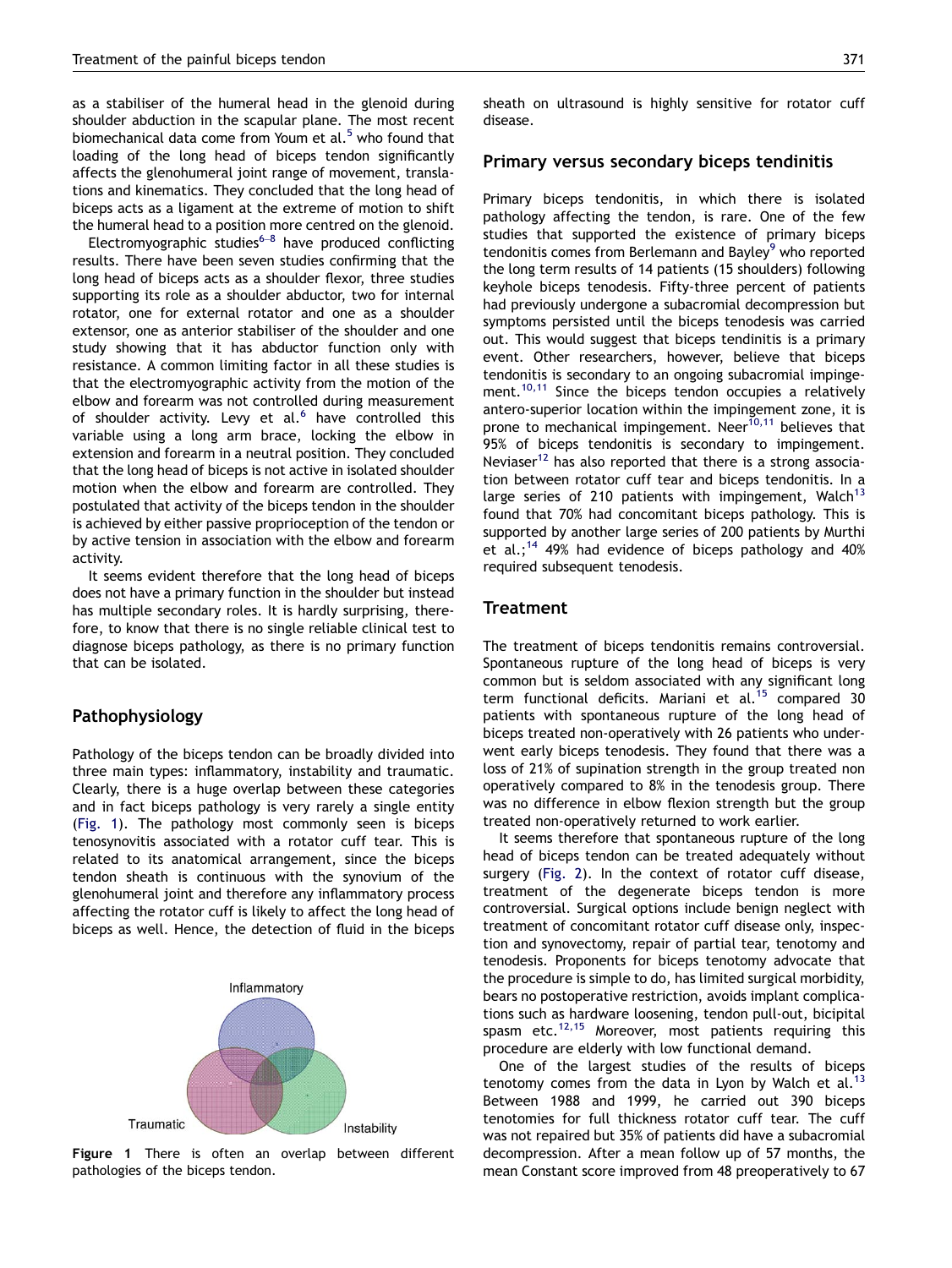<span id="page-2-0"></span>

Figure 2 Arthroscopic view of a ruptured long head of biceps tendon.

postoperatively. The patient satisfaction rate was 87%. Repair of the rotator cuff was required in only 1% of patients and further surgery for cuff tear arthropathy was required in 2%. The authors concluded that in selected patients in whom repair of the rotator cuff is neither possible nor desirable, good objective improvement can be expected with arthroscopic biceps tenotomy. They advocated that the rotator cuff should not be repaired in:

- 1. Patients aged over 65.
- 2. Patients with an irreparable rotator cuff tear, indicated by a reduced acromiohumeral interval of less than 7 mm and evidence of extensive fatty infiltration of the rotator cuff musculature on MRI.
- 3. Patients not willing to undergo post-op rehabilitation for rotator cuff repair.

Gill et al.<sup>[16](#page-4-0)</sup> have also reported favourable results of biceps tenotomy. In 30 patients with biceps tenosynovitis, dislocation or partial rupture treated with a simple arthroscopic tenotomy, they found that there was significant improvement in functional score and reduction in pain. The time taken for return to work averaged 1.9 weeks. There was generally a high patient satisfaction rate although one patient did require revision tenodesis due to cosmetic deformity. The overall complication rate was 13% and included loss of overhead function secondary to impingement, persistent pain and cosmetic deformity.

The incidence of the Popeye sign (Fig. 3) caused by distal migration of the long head of biceps stump following biceps tenotomy is in fact far more common. In 54 patients treated with long head of biceps release carried out as an adjunctive procedure for a variety of conditions including rotator cuff tear, glenohumeral osteoarthritis and instability, the overall incidence of Popeye sign was 70% with 38% complaining of persistent biceps fatigue discomfort after resisted elbow flexion.<sup>[17](#page-4-0)</sup> It is interesting to note that there was a marked difference in the incidence of Popeye deformity between men and women, 83% and 37%, respectively.



Figure 3 Popeye sign following proximal rupture of long head of biceps.

The great majority of biceps pathology is encountered with degenerative rotator cuff disease, many of which may not be suitable for repair. In the treatment of a full thickness rotator cuff tear, Maynou et al.<sup>[18](#page-4-0)</sup> advocates biceps tenotomy as he believes that the biceps tendon is often the cause of part or all of the pain. His reasoning is that the long head of biceps occupies an antero-superior position in the shoulder, and as the shoulder forward flexes, the biceps can impinge against the vault of the acromion. In his series of 40 shoulders, he reported satisfactory mid-term results with an average of 34° gain in forward flexion of the shoulder. Although this was described as a simple procedure with limited functional consequences, he recommended this procedure for irreparable rotator cuff tears.

Klinger et al.<sup>[19](#page-4-0)</sup> compared the results of arthroscopic debridement in massive irreparable rotator cuff tears with and without biceps tenotomy. Both groups had significant improvement in Constant scores although the difference between the two groups was not statistically significant. In the group treated with arthroscopic debridement and biceps tenotomy, he found that there was a longer duration of post operative pain relief although the final pain scores were similar. Overall, they found that the additional tenotomy did not significantly improve the outcome.

# Biceps tenodesis

Advocates for biceps tenodesis<sup>[20](#page-4-0)</sup> argue that tenodesis is required to:

- Re-establish the resting muscle length and thereby maintain the length-tension relationship.
- Prevent muscle atrophy.
- Avoid cramping pain.
- $\bullet$  Maintain elbow flexion and supination strength.
- $\bullet$  Avoid cosmetic deformity (Popeye).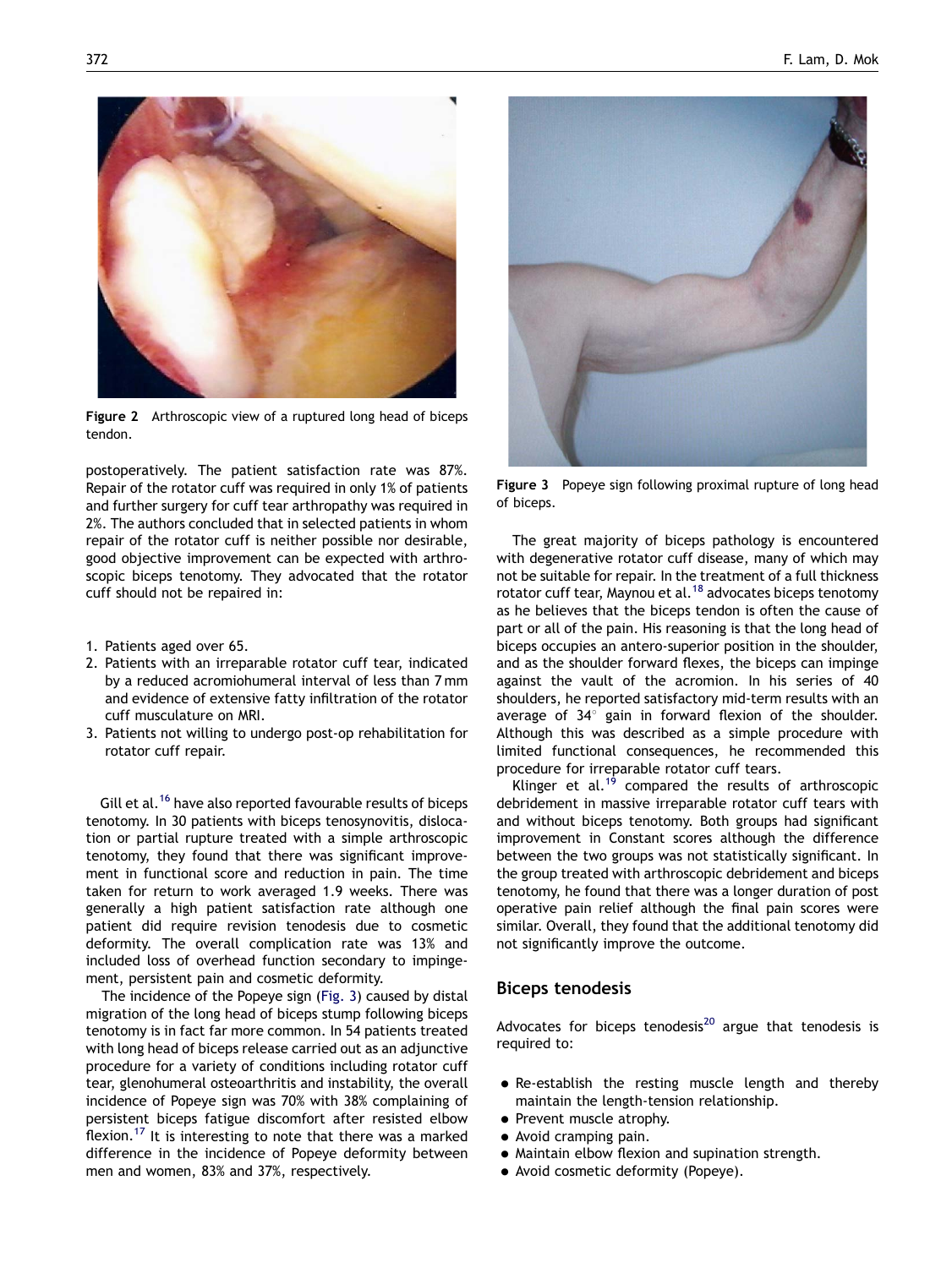Yamaguchi<sup>[21](#page-4-0)</sup> recommends biceps tenodesis when there is:

- $\bullet$  More than 25% partial thickness biceps tear.
- Chronic atrophic changes in the tendon.
- Any subluxation of the biceps tendon from the bicipital groove.
- Altered anatomy of the bicipital groove which would make auto-tenodesis unlikely. For example, four part fracture of the proximal humerus.
- $\bullet$  More than 25% reduction or atrophy of normal tendon width.
- Failed decompression in context of rotator cuff tendonitis [relative indication].

The most common indication for biceps tenodesis in Boileau's series was massive, degenerative and irreparable rotator cuff tear, accounting for  $79\%$ <sup>[22](#page-5-0)</sup> Less common is the case of isolated biceps pathology in the presence of an intact cuff (14%). Sometimes, biceps tenodesis is required as part of the arthroscopic cuff repair. For instance in the repair of subscapularis (both open and arthroscopic), Burkhart <sup>[23](#page-5-0)</sup> advocates biceps tenodesis routinely as an adjunctive procedure when there is evidence of biceps instability. He found that attempts at trying to preserve the biceps by stabilising it in the bicipital groove commonly fail due to redislocation of the biceps causing persistent pain and subsequent disruption of the subscapularis repair. The biceps pathologies most commonly encountered include prerupture (35%), luxation (30%), subluxation (26%) and tenosynovitis (9%).

The commonly used methods of biceps tenodesis include:

- Subpectoral bone tunnel technique.
- Interference screw technique.
- · Suture anchor technique.
- Keyhole technique.

A detailed description of the surgical technique of biceps tenodesis is beyond the scope of this article and is covered in detail in other sources.[23](#page-5-0)–<sup>25</sup>

There have been several biomechanical studies comparing the fixation strengths of various methods of biceps tenod-esis. Using fresh sheep shoulders, Ozalay et al.<sup>[26](#page-5-0)</sup> compared the fixation strength of four methods of biceps tenodesis. They found that the strongest construct was using the interference screw; this was followed by the tunnel technique, then the anchor technique and lastly the keyhole technique.

Using fresh frozen cadavers dissected free of soft tissue, Mazzocca et al. $^{27}$  $^{27}$  $^{27}$  compared the cyclic displacement and ultimate failure strength of four methods of biceps tenodesis: the open subpectoral bony tunnel technique, the arthroscopic suture anchor tenodesis, the open subpectoral interference screw fixation technique and the arthroscopic interference screw technique. Using a Materials Testing System, they found that the subpectoral bony tunnel technique was the weakest and showed significantly greater displacement than the other three methods. The difference between the other three methods was not statistically significant.

Kilicoglu et al. $^{28}$  $^{28}$  $^{28}$  studied two intraosseous techniques (suture sling and tenodesis screw) and one extraosseous technique (2 suture anchors). Using sheep sacrificed at 3, 6 and 9 weeks, the time dependent changes in fixation strengths following biceps tenodesis were evaluated. They found that the load to failure was similar in all three techniques although the interference screw group had a significantly greater increase in fixation strength within the first 3 weeks.

In a similar biomechanical study using fresh frozen cadavers, Richards and Burkhart<sup>[29](#page-5-0)</sup> compared the fixation strengths of the interference screw with the double suture anchor. They found that the group treated with an interference screw had a significantly greater resistance to pullout than the suture anchor group. In view of the greater fixation strength, the authors recommended the use of the interference screw in biceps tenodesis, thereby permitting early active elbow flexion.

Using cadaveric specimens, Javamoorthy et al.  $30$  evaluated the initial fixation strength of keyhole tenodesis with two types of interference screw fixation: a cannulated metallic interference screw and a bioresorbable one. They found that the keyhole tenodesis technique was significantly stronger than the cannulated metallic interference screw but it was similar in strength to the bioresorbable interference screw. The mode of failure of both interference screws was by tendon slippage at the screw-tendon-bone interface. On the other hand, the keyhole fixation failed by tendon splitting and slippage out of the restraining key hole.

#### Tenotomy verus tenodesis

In comparing the results of arthroscopic biceps tenotomy versus tenodesis, Osbahr et al. $31$  studied 160 patients with chronic refractive bicipital pain. Half the group was treated with tenotomy and the other half with tenodesis. They found there was no significant difference between the two treatment methods in terms of cosmetic deformity, muscle spasm in biceps and anterior shoulder pain. They concluded that biceps tenotomy may be a reasonable alternative to tenodesis in patients with chronic refractive bicipital pain.

One biomechanical study examined the likelihood of distal migration of the biceps stump following simple tenotomy as compared to tenodesis under physiological loading conditions.[32](#page-5-0) The cyclical load through which the specimen was tested equates approximately to the force produced during gentle active range of motion without resistance. Wolfe et al. reported that 40% of the tenotomised specimens failed during physiological loading as compared to 0% in the tenodesed group. They therefore concluded that in patients who are concerned about the potential cosmetic deformity and associated dysfunction caused by distal migration of the long head of biceps stump, a tenodesis rather than a tenotomy should be carried out.

However, it is important to remember that not all cases of ruptured long head of biceps lead to the Popeye sign since the biceps tendon does not always retract distally into the upper arm. There are three hypotheses for this observation.<sup>31</sup>

Autotenodesis phenomenon—As mentioned earlier, the biceps tendon has a variable cross-sectional area and is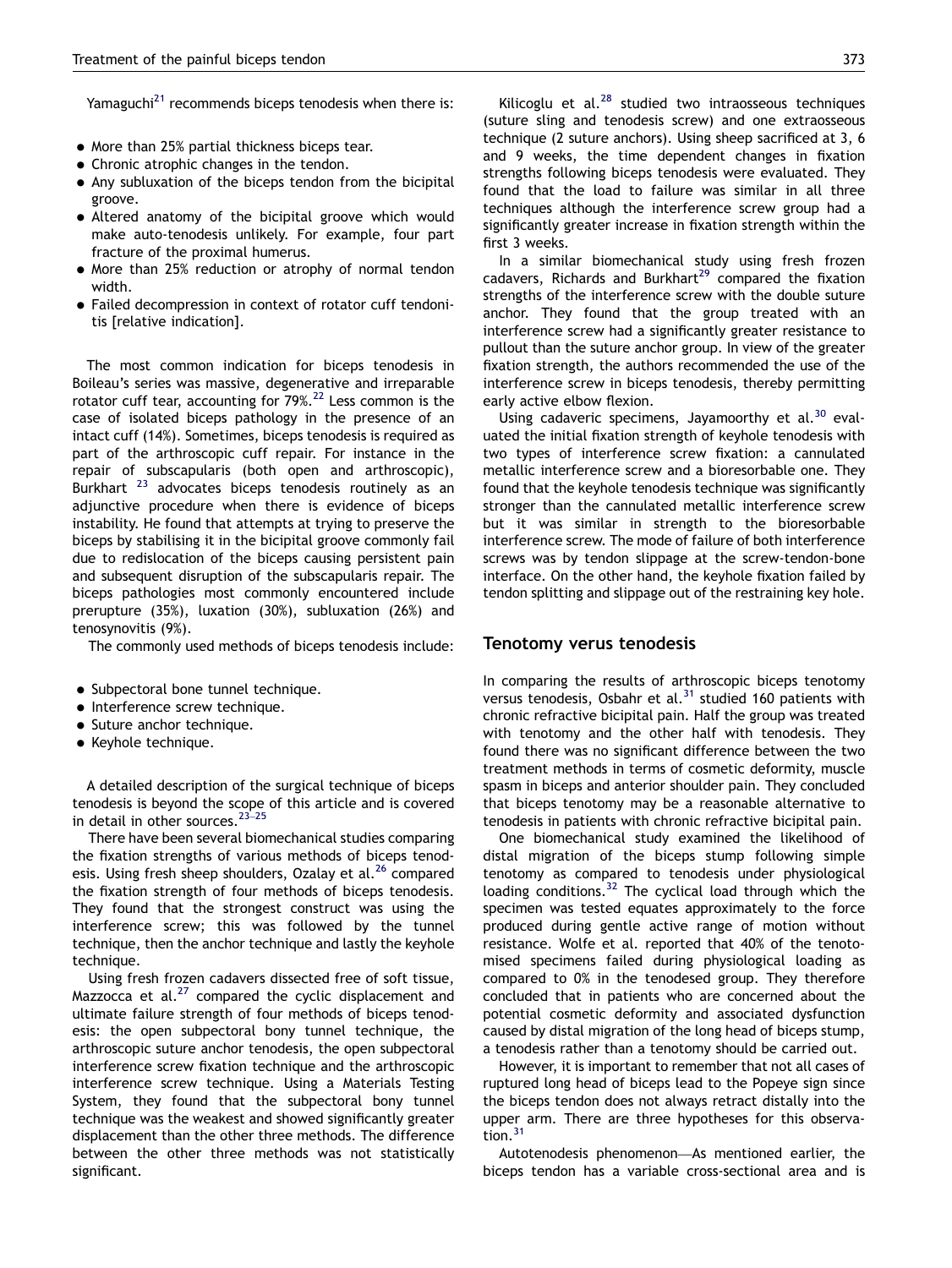<span id="page-4-0"></span>wider proximally near the glenoid than distally as it leaves the bicipital groove. Following an arthroscopic intraarticular biceps tenotomy, the proximal biceps stump becomes entrapped in the bicipital groove and in time, this becomes autotenodesed to the proximal humerus.

Chinese finger trap—Being intraarticular and extrasynovial, the biceps tendon is surrounded by a synovial sheath, which consists of two layers. There is an outer parietal and an inner visceral layer. Distal to the level of the transverse humeral ligament, the synovial sheath reflects back on itself. Following biceps tenotomy, the tendon together with the visceral layer of the synovium slide distally but this sliding is soon stopped by the parietal layer akin to the Chinese finger trap.

Mesotendon—The biceps tendon receives its blood supply from a mesotendon (vincula tendinum) containing the terminal branch of the anterior humeral circumflex artery. This mesotendon is attached to the biceps tendon through the visceral layer of the tendon sheath. The mesotendon is thought to act like a checkrein to prevent excessive distal migration of the tendon.

#### Summary and conclusion

The functional role of the long head of biceps tendon in the shoulder remains unclear despite numerous cadaveric and electromyographic studies. It is therefore not surprising that the modern management of biceps pathology in the shoulder remains controversial despite major advances in arthroscopic techniques. An algorithm for treatment based on current evidence is proposed and presented in Fig. 4. Until more is known about the functional significance of the long head of biceps tendon in the shoulder, algorithms can only act as a guide to treatment and the final decision must rest with the operating surgeon intraoperatively.



Figure 4 Algorithm for treatment of chronic bicipital pain.

#### References

- 1. Itoi E, Kuechle DK, Newman SR, Morrey BF, An KN. Stabilising function of the long head of the biceps in stable and unstable shoulders. J Bone Joint Surg Br 1993;75:546–50.
- 2. Kumar VP, Satku K, Balasubramaniam P. The role of the long head of biceps brachii in the stabilization of the head of the humerus. Clin Orthop 1989;244:172–5.
- 3. Lucas DB. Biomechanics of the shoulder joint. Arch Surg 1973; 107:425–32.
- 4. Warner JP, McMahon PJ. The role of the long head of biceps brachii in superior stability of the glenohumeral joint. J Bone Joint Surg 1995;77A:336–72.
- 5. Youm T, ElAttrache N, Tibone J, McGarry MH, Lee TQ. Loading the biceps affects the glenohumeral range of motion, translation and kinematics. Presented at the Annual Meeting of the American Academy of Orthopaedic Surgeons, Chicago, March 2006, p.683 of abstract booklet.
- 6. Levy AS, Kelly BT, Lintner SA, Osbahr DC, Speer KP. Function of the long head of biceps at the shoulder: electromyographic analysis. J Shoulder Elbow Surg 2001;10(3):250–5.
- 7. Glousman R, Jobe F, Tibone J. Dynamic electromyographic analysis of the throwing shoulder with glenohumeral instability. J Bone Joint Surg Am 1988;70:220–6.
- 8. Habermeyer P, Kaiser E, Knappe M, Kreusser T, Wiedemann E. Anatomical and electrophysiological evaluation of the stabilising mechanism of the long head of biceps brachii. Unfallchirurg 1987;90:319–29.
- 9. Berlemann U, Bayley I. Tenodesis of the long head of biceps brachii in the painful shoulder; improving results in the long term. J Shoulder Elbow Surg 1995;4:429–35.
- 10. Neer CS. Impimgement lesions. Clin Orthop 1972;173:70–7.
- 11. Neer CS. Anterior acromioplasty for the chronic impingement in the shoulder. J Bone Joint Surg Am 1972;54:41-50.
- 12. Neviaser TJ, Neviaser RJ, Neviaser JS. The four in one arthroplasty for the painful arc syndrome. Clin Orthop 1982; 163:107–12.
- 13. Walch G, Edwards TB, Boulahia A, Nove-Josserand L, Neyton L, Szabo I. Arthroscopic tenotomy of the long head of biceps in the treatment of rotator cuff tears: clinical and radiographic results of 307 cases. J Shoulder Elbow Surg 2005;14:238–46.
- 14. Murthi AM, Vosburgh CL, Neviaser TJ. The incidence of pathologic changes of the long head of the biceps tendon. J Shoulder Elbow Surg 2000;9(5):382–5.
- 15. Mariani EM, Cofield RH, Askew LJ, Li G, Chaos EYS. Rupture of the tendon of the long head of the biceps brachii. Surgical versus non surgical treatment. Clin Orthop 1988;228:233–9.
- 16. Gill TJ, McIrvin E, Mair SD, Hawkins RJ. Results of biceps tenotomy for treatment of pathology of the long head of the biceps brachii. J Shoulder Elbow Surg 2001;10:247–9.
- 17. Kelly AM, Drakos MC, Fealy S, Taylor SA, O'Brien SJ. Arthroscopic release of the long head of the biceps tendon: functional outcome and clinical results. Am J Sports Med 2005;33(2): 208–13.
- 18. Maynou C, Mehdi N, Cassagnaud X, Audebert S, Mestdagh H. Clinical results of arthroscopic tenotomy of the long head of the biceps brachii in full thickness tears of the rotator cuff without repair: 40 cases. Rev Chir Orthop Reparatice Appar Mot 2005; 91:300–6.
- 19. Klinger HM, Spahn G, Baums MH, Steckel H. Arthroscopic debridement of irreparable massive rotator cuff tears—a comparison of debridement alone and combined procedure with biceps tenotomy. Acta Chir Belg 2005;105:297–301.
- 20. Ahmad CS, ElAttrache NS. Arthroscopic biceps tenodesis. Orthop Clin North Am 2003;34(4):499–506.
- 21. Sethi N, Wright R, Yamaguchi K. Disorders of the long head of biceps tendon. J Shoulder Elbow Surg 1999;8:644–54.